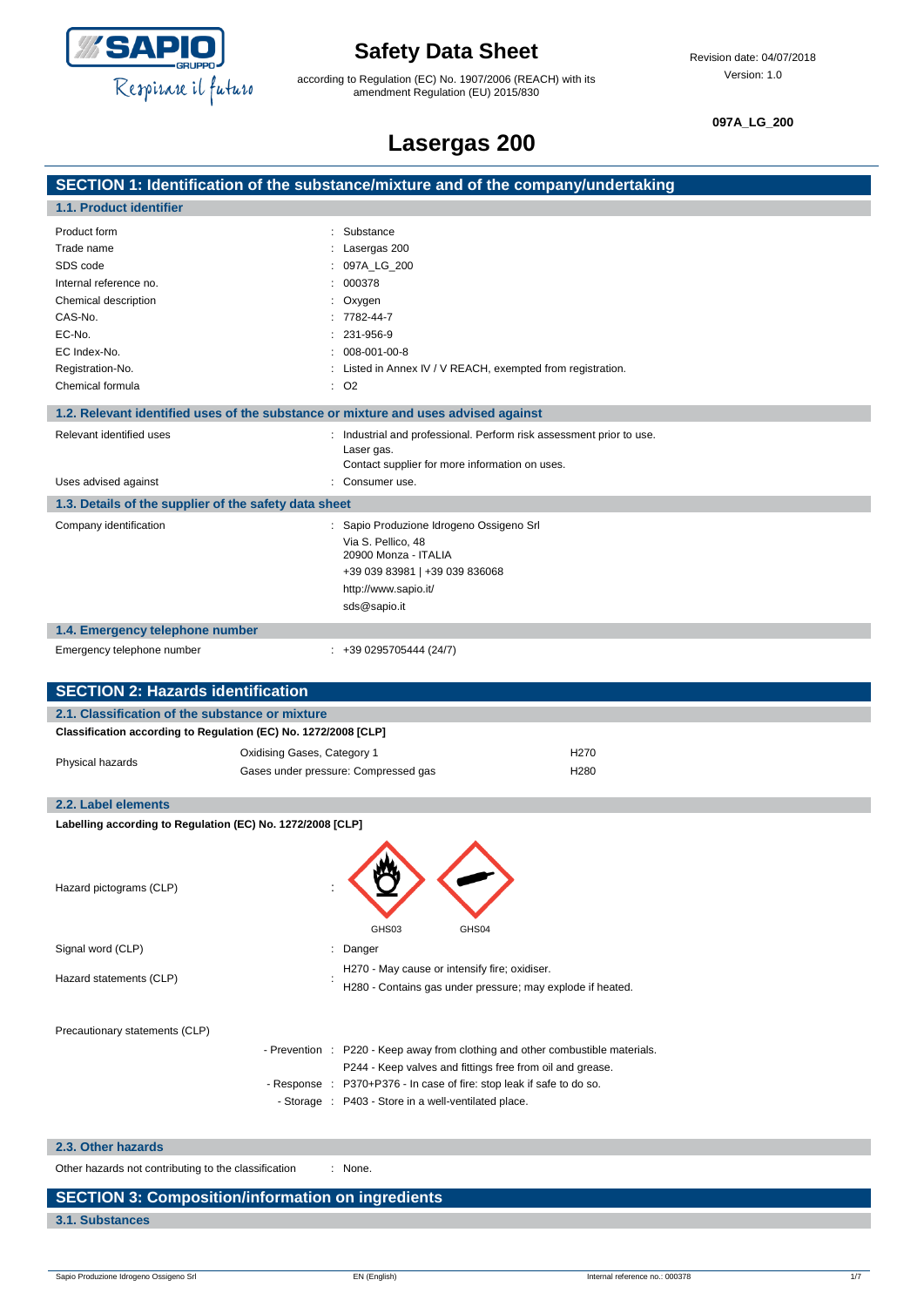

according to Regulation (EC) No. 1907/2006 (REACH) with its amendment Regulation (EU) 2015/830

#### **097A\_LG\_200**

### **Lasergas 200**

| <b>Name</b> | <b>Product identifier</b>                                                                     | %   | <b>Classification according to Regulation (EC)</b><br>No. 1272/2008 [CLP] |
|-------------|-----------------------------------------------------------------------------------------------|-----|---------------------------------------------------------------------------|
| Oxygen      | CAS-No.: 7782-44-7<br>EC-No.: 231-956-9<br>EC Index-No.: 008-001-00-8<br>Registration-No.: *1 | 100 | Ox. Gas 1, H270<br>Press. Gas (Comp.), H280                               |

*Contains no other components or impurities which will influence the classification of the product.*

*\*1: Listed in Annex IV / V REACH, exempted from registration.*

*\*2: Registration deadline not expired.*

*\*3: Registration not required: Substance manufactured or imported < 1t/y.*

| 3.2. Mixtures                                                                   |                                                                                                                                                        |  |
|---------------------------------------------------------------------------------|--------------------------------------------------------------------------------------------------------------------------------------------------------|--|
| Not applicable                                                                  |                                                                                                                                                        |  |
| <b>SECTION 4: First aid measures</b>                                            |                                                                                                                                                        |  |
| 4.1. Description of first aid measures                                          |                                                                                                                                                        |  |
| - Inhalation                                                                    | : Remove victim to uncontaminated area.                                                                                                                |  |
| - Skin contact                                                                  | : Adverse effects not expected from this product.                                                                                                      |  |
| - Eye contact                                                                   | : Adverse effects not expected from this product.                                                                                                      |  |
| - Ingestion                                                                     | : Ingestion is not considered a potential route of exposure.                                                                                           |  |
| 4.2. Most important symptoms and effects, both acute and delayed                |                                                                                                                                                        |  |
|                                                                                 | Continuous inhalation of concentrations higher than 75% may cause nausea, dizziness, respiratory difficulty<br>and convulsion.<br>Refer to section 11. |  |
| 4.3. Indication of any immediate medical attention and special treatment needed |                                                                                                                                                        |  |
|                                                                                 | None.                                                                                                                                                  |  |
|                                                                                 |                                                                                                                                                        |  |
| <b>SECTION 5: Firefighting measures</b>                                         |                                                                                                                                                        |  |
| 5.1. Extinguishing media                                                        |                                                                                                                                                        |  |

| <u>o. anniguioning modia</u>                                       |                                                                                                                                                                                                                                                                                                                                                      |
|--------------------------------------------------------------------|------------------------------------------------------------------------------------------------------------------------------------------------------------------------------------------------------------------------------------------------------------------------------------------------------------------------------------------------------|
| - Suitable extinguishing media<br>- Unsuitable extinguishing media | : Water spray or fog.<br>: Do not use water jet to extinguish.                                                                                                                                                                                                                                                                                       |
| 5.2. Special hazards arising from the substance or mixture         |                                                                                                                                                                                                                                                                                                                                                      |
| Specific hazards                                                   | : Supports combustion.<br>Exposure to fire may cause containers to rupture/explode.                                                                                                                                                                                                                                                                  |
| Hazardous combustion products                                      | : None.                                                                                                                                                                                                                                                                                                                                              |
| 5.3. Advice for firefighters                                       |                                                                                                                                                                                                                                                                                                                                                      |
| Specific methods                                                   | : Use fire control measures appropriate for the surrounding fire. Exposure to fire and heat radiation may cause<br>gas receptacles to rupture. Cool endangered receptacles with water spray jet from a protected position.<br>Prevent water used in emergency cases from entering sewers and drainage systems.<br>If possible, stop flow of product. |
|                                                                    | Use water spray or fog to knock down fire fumes if possible.<br>Move containers away from the fire area if this can be done without risk.                                                                                                                                                                                                            |
| Special protective equipment for fire fighters                     | Standard protective clothing and equipment (Self Contained Breathing Apparatus) for fire fighters.<br>Standard EN 469 - Protective clothing for firefighters. Standard - EN 659: Protective gloves for firefighters.                                                                                                                                 |

| <b>SECTION 6: Accidental release measures</b>                            |                                                                                                                                                                                                                         |                                                                                                    |     |
|--------------------------------------------------------------------------|-------------------------------------------------------------------------------------------------------------------------------------------------------------------------------------------------------------------------|----------------------------------------------------------------------------------------------------|-----|
| 6.1. Personal precautions, protective equipment and emergency procedures |                                                                                                                                                                                                                         |                                                                                                    |     |
|                                                                          | Try to stop release.<br>Evacuate area.<br>Monitor concentration of released product.<br>Eliminate ignition sources.<br>Ensure adequate air ventilation.<br>Act in accordance with local emergency plan.<br>Stay upwind. | Wear self-contained breathing apparatus when entering area unless atmosphere is proved to be safe. |     |
| <b>6.2. Environmental precautions</b>                                    |                                                                                                                                                                                                                         |                                                                                                    |     |
|                                                                          | Try to stop release.                                                                                                                                                                                                    |                                                                                                    |     |
| 6.3. Methods and material for containment and cleaning up                |                                                                                                                                                                                                                         |                                                                                                    |     |
|                                                                          | Ventilate area.                                                                                                                                                                                                         |                                                                                                    |     |
| 6.4. Reference to other sections                                         |                                                                                                                                                                                                                         |                                                                                                    |     |
|                                                                          |                                                                                                                                                                                                                         |                                                                                                    |     |
| Sapio Produzione Idrogeno Ossigeno Srl                                   | EN (English)                                                                                                                                                                                                            | Internal reference no.: 000378                                                                     | 2/7 |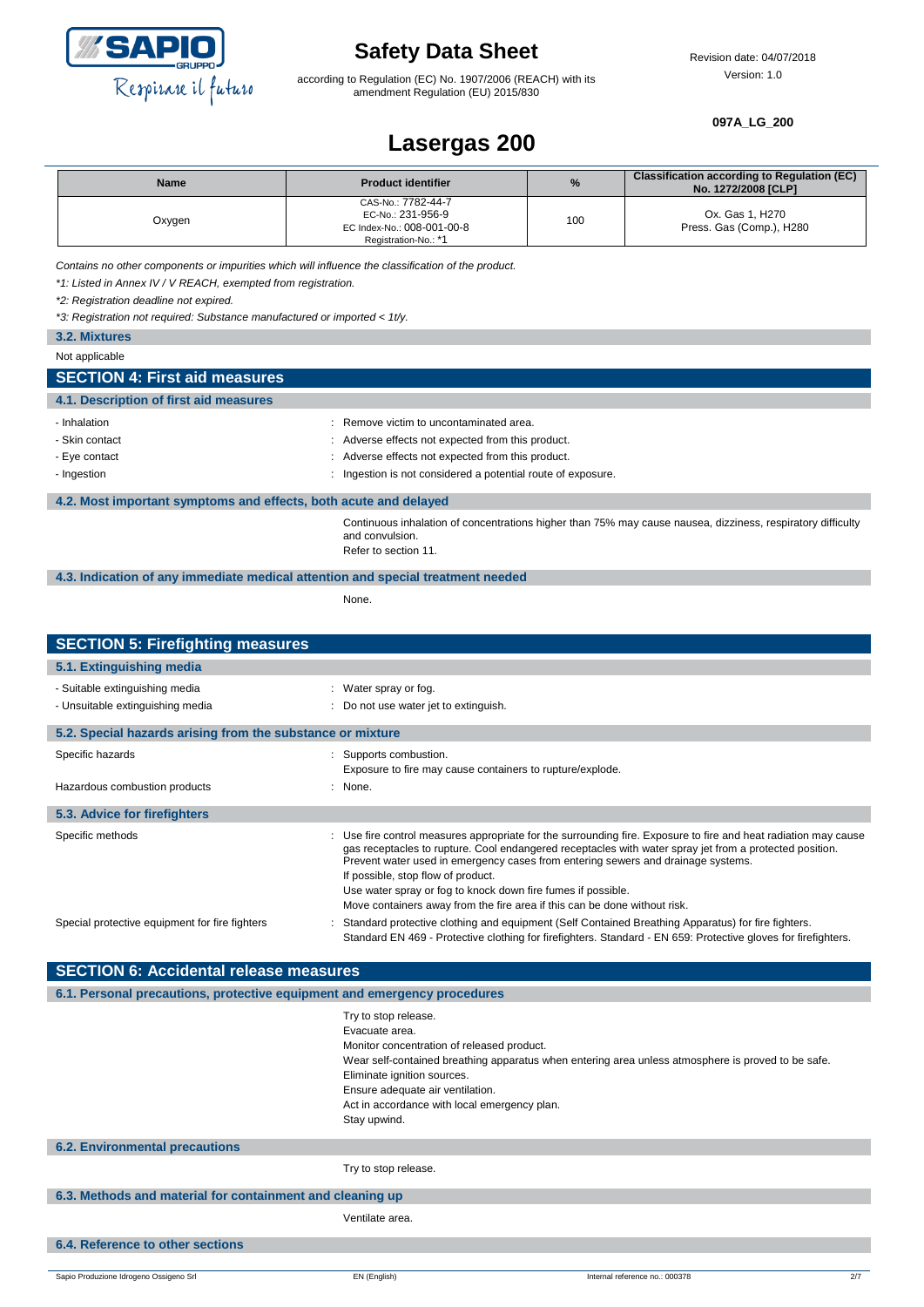

according to Regulation (EC) No. 1907/2006 (REACH) with its amendment Regulation (EU) 2015/830

#### **097A\_LG\_200**

## **Lasergas 200**

See also sections 8 and 13.

| <b>SECTION 7: Handling and storage</b>                            |                                                                                                                                                                                                                                                                                                                                                                                                                                                                                                                                                                                                                                                                                                                                                                                                                                                                                                                                                                                                                                                                                                                                                                                                                                                                                                                                                                                                             |
|-------------------------------------------------------------------|-------------------------------------------------------------------------------------------------------------------------------------------------------------------------------------------------------------------------------------------------------------------------------------------------------------------------------------------------------------------------------------------------------------------------------------------------------------------------------------------------------------------------------------------------------------------------------------------------------------------------------------------------------------------------------------------------------------------------------------------------------------------------------------------------------------------------------------------------------------------------------------------------------------------------------------------------------------------------------------------------------------------------------------------------------------------------------------------------------------------------------------------------------------------------------------------------------------------------------------------------------------------------------------------------------------------------------------------------------------------------------------------------------------|
| 7.1. Precautions for safe handling                                |                                                                                                                                                                                                                                                                                                                                                                                                                                                                                                                                                                                                                                                                                                                                                                                                                                                                                                                                                                                                                                                                                                                                                                                                                                                                                                                                                                                                             |
| Safe use of the product                                           | : The product must be handled in accordance with good industrial hygiene and safety procedures.<br>Only experienced and properly instructed persons should handle gases under pressure.<br>Consider pressure relief device(s) in gas installations.<br>Ensure the complete gas system was (or is regularily) checked for leaks before use.<br>Do not smoke while handling product.<br>Keep equipment free from oil and grease.<br>Use no oil or grease.<br>Use only properly specified equipment which is suitable for this product, its supply pressure and temperature.<br>Contact your gas supplier if in doubt.<br>Use only oxygen approved lubricants and oxygen approved sealings.<br>Use only with equipment cleaned for oxygen service and rated for cylinder pressure.<br>Avoid suck back of water, acid and alkalis.<br>Do not breathe gas.                                                                                                                                                                                                                                                                                                                                                                                                                                                                                                                                                       |
| Safe handling of the gas receptacle                               | Do not allow backfeed into the container.<br>Protect receptacles from physical damage; do not drag, roll, slide or drop.<br>When moving receptacles, even for short distances, use a cart (trolley, hand truck, etc.) designed to<br>transport receptacles.<br>Leave valve protection caps in place until the container has been secured against either a wall or bench or<br>placed in a container stand and is ready for use.<br>If user experiences any difficulty operating receptacle valve discontinue use and contact supplier.<br>Never attempt to repair or modify container valves or safety relief devices.<br>Damaged valves should be reported immediately to the supplier.<br>Keep container valve outlets clean and free from contaminants particularly oil and water.<br>Replace valve outlet caps or plugs and container caps where supplied as soon as container is disconnected<br>from equipment.<br>Close container valve after each use and when empty, even if still connected to equipment.<br>Never attempt to transfer gases from one container to another.<br>Never use direct flame or electrical heating devices to raise the pressure of a container.<br>Do not remove or deface labels provided by the supplier for the identification of the receptacle contents.<br>Suck back of water into the container must be prevented.<br>Open valve slowly to avoid pressure shock. |
| 7.2. Conditions for safe storage, including any incompatibilities |                                                                                                                                                                                                                                                                                                                                                                                                                                                                                                                                                                                                                                                                                                                                                                                                                                                                                                                                                                                                                                                                                                                                                                                                                                                                                                                                                                                                             |
|                                                                   | Observe all regulations and local requirements regarding storage of containers.<br>Containers should not be stored in conditions likely to encourage corrosion.<br>Container valve guards or caps should be in place.<br>Containers should be stored in the vertical position and properly secured to prevent them from falling over.<br>Stored containers should be periodically checked for general condition and leakage.<br>Keep container below 50°C in a well ventilated place.<br>Segregate from flammable gases and other flammable materials in store.<br>Store containers in location free from fire risk and away from sources of heat and ignition.<br>Keep away from combustible materials.                                                                                                                                                                                                                                                                                                                                                                                                                                                                                                                                                                                                                                                                                                    |
| 7.3. Specific end use(s)                                          |                                                                                                                                                                                                                                                                                                                                                                                                                                                                                                                                                                                                                                                                                                                                                                                                                                                                                                                                                                                                                                                                                                                                                                                                                                                                                                                                                                                                             |
|                                                                   | None.                                                                                                                                                                                                                                                                                                                                                                                                                                                                                                                                                                                                                                                                                                                                                                                                                                                                                                                                                                                                                                                                                                                                                                                                                                                                                                                                                                                                       |
| <b>SECTION 8: Exposure controls/personal protection</b>           |                                                                                                                                                                                                                                                                                                                                                                                                                                                                                                                                                                                                                                                                                                                                                                                                                                                                                                                                                                                                                                                                                                                                                                                                                                                                                                                                                                                                             |
| 8.1. Control parameters                                           |                                                                                                                                                                                                                                                                                                                                                                                                                                                                                                                                                                                                                                                                                                                                                                                                                                                                                                                                                                                                                                                                                                                                                                                                                                                                                                                                                                                                             |

| 8.1. Control parameters                                                   |                                                                                                    |                                                                                                                                                                                                                      |     |
|---------------------------------------------------------------------------|----------------------------------------------------------------------------------------------------|----------------------------------------------------------------------------------------------------------------------------------------------------------------------------------------------------------------------|-----|
| OEL (Occupational Exposure Limits)                                        | None available.                                                                                    |                                                                                                                                                                                                                      |     |
| DNEL (Derived-No Effect Level)                                            | None available.                                                                                    |                                                                                                                                                                                                                      |     |
| PNEC (Predicted No-Effect Concentration)                                  | None available.                                                                                    |                                                                                                                                                                                                                      |     |
| 8.2. Exposure controls                                                    |                                                                                                    |                                                                                                                                                                                                                      |     |
| 8.2.1. Appropriate engineering controls                                   |                                                                                                    |                                                                                                                                                                                                                      |     |
| 8.2.2. Individual protection measures, e.g. personal protective equipment | Provide adequate general and local exhaust ventilation.<br>Avoid oxygen rich (>23,5%) atmospheres. | Systems under pressure should be regularily checked for leakages.<br>Gas detectors should be used when oxidising gases may be released.<br>Consider the use of a work permit system e.g. for maintenance activities. |     |
|                                                                           | should be considered:                                                                              | A risk assessment should be conducted and documented in each work area to assess the risks related to the<br>use of the product and to select the PPE that matches the relevant risk. The following recommendations  |     |
|                                                                           |                                                                                                    | PPE compliant to the recommended EN/ISO standards should be selected.                                                                                                                                                |     |
| Sapio Produzione Idrogeno Ossigeno Srl                                    | EN (English)                                                                                       | Internal reference no.: 000378                                                                                                                                                                                       | 3/7 |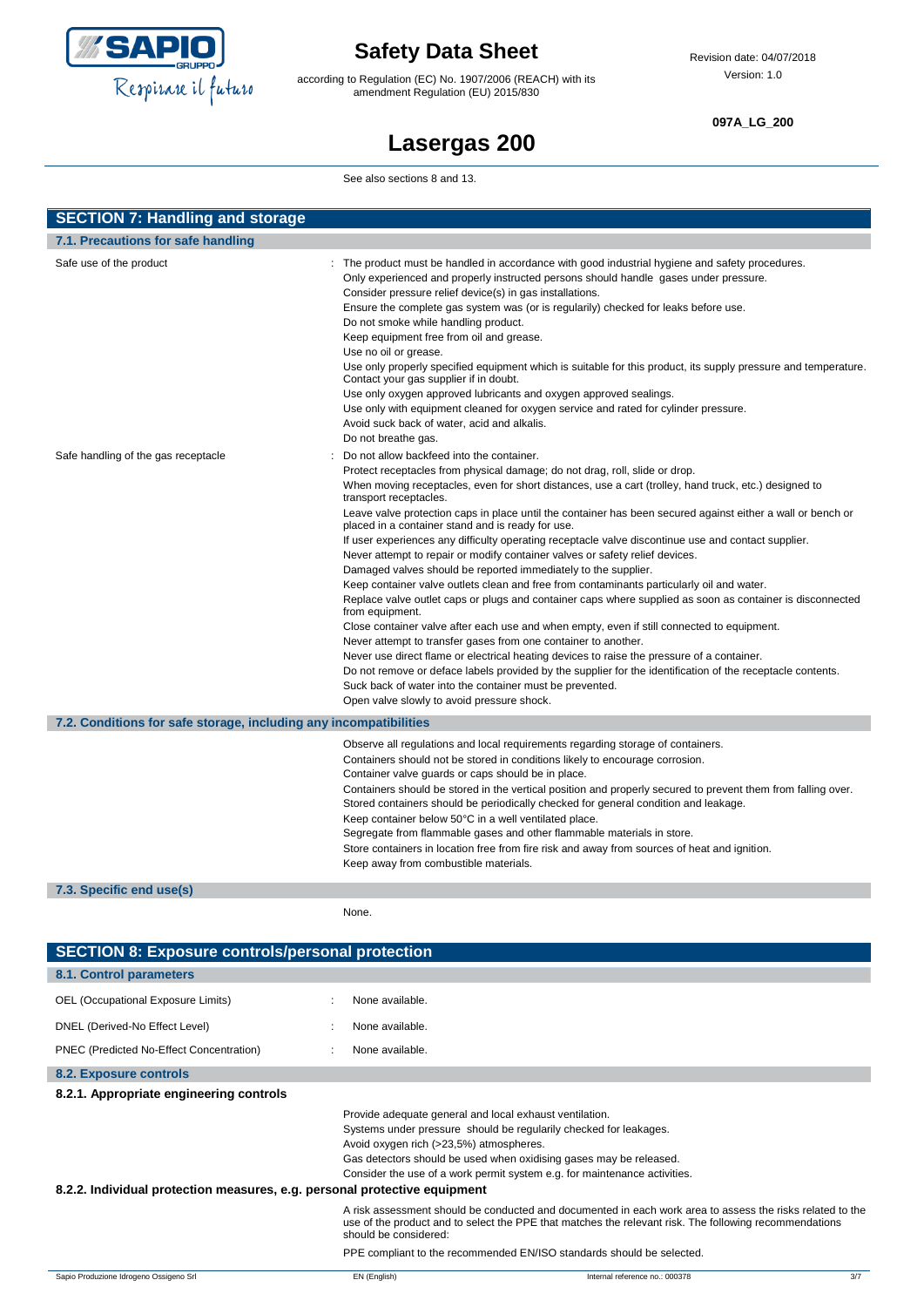

according to Regulation (EC) No. 1907/2006 (REACH) with its amendment Regulation (EU) 2015/830

#### **097A\_LG\_200**

| <b>Lasergas 200</b> |  |  |  |
|---------------------|--|--|--|
|---------------------|--|--|--|

| • Eye/face protection                  | : Wear safety glasses with side shields.                                 |
|----------------------------------------|--------------------------------------------------------------------------|
|                                        | Standard EN 166 - Personal eye-protection - specifications.              |
| • Skin protection                      |                                                                          |
| - Hand protection                      | : Wear working gloves when handling gas containers.                      |
|                                        | Standard EN 388 - Protective gloves against mechanical risk.             |
| - Other                                | : Consider the use of flame resistant safety clothing.                   |
|                                        | Standard EN ISO 14116 - Limited flame spread materials.                  |
|                                        | Wear safety shoes while handling containers.                             |
|                                        | Standard EN ISO 20345 - Personal protective equipment - Safety footwear. |
| • Respiratory protection               | : None necessary.                                                        |
| • Thermal hazards                      | : None in addition to the above sections.                                |
| 8.2.3. Environmental exposure controls |                                                                          |
|                                        |                                                                          |

Refer to local regulations for restriction of emissions to the atmosphere. See section 13 for specific methods for waste gas treatment.

| <b>SECTION 9: Physical and chemical properties</b>         |                                                                       |  |  |
|------------------------------------------------------------|-----------------------------------------------------------------------|--|--|
| 9.1. Information on basic physical and chemical properties |                                                                       |  |  |
| Appearance                                                 |                                                                       |  |  |
| Physical state at 20°C / 101.3kPa<br>٠                     | : Gas                                                                 |  |  |
| Colour                                                     | Colourless.                                                           |  |  |
| Odour                                                      | No odour warning properties.                                          |  |  |
| Odour threshold                                            | Odour threshold is subjective and inadequate to warn of overexposure. |  |  |
| pH                                                         | Not applicable for gases and gas mixtures.                            |  |  |
| Melting point / Freezing point                             | $-219 °C$                                                             |  |  |
| Boiling point                                              | $-183$ °C                                                             |  |  |
| Flash point                                                | Not applicable for gases and gas mixtures.                            |  |  |
| Evaporation rate                                           | Not applicable for gases and gas mixtures.                            |  |  |
| Flammability (solid, gas)                                  | Non flammable.                                                        |  |  |
| <b>Explosive limits</b>                                    | Non flammable.                                                        |  |  |
| Vapour pressure [20°C]                                     | Not applicable.                                                       |  |  |
| Vapour pressure [50°C]                                     | Not applicable.                                                       |  |  |
| Vapour density                                             | Not applicable.                                                       |  |  |
| Relative density, liquid (water=1)                         | : 1,1                                                                 |  |  |
| Relative density, gas (air=1)                              | : 1,1                                                                 |  |  |
| Water solubility                                           | $: 39 \text{ mq/l}$                                                   |  |  |
| Partition coefficient n-octanol/water (Log Kow)            | Not applicable for inorganic gases.                                   |  |  |
| Auto-ignition temperature                                  | Non flammable.                                                        |  |  |
| Decomposition temperature                                  | Not applicable.                                                       |  |  |
| Viscosity                                                  | No reliable data available.                                           |  |  |
| <b>Explosive properties</b>                                | Not applicable.                                                       |  |  |
| Oxidising properties                                       | Oxidiser.                                                             |  |  |
|                                                            |                                                                       |  |  |

#### **9.2. Other information**

| Molar mass                               |     | $: 32$ g/mol |
|------------------------------------------|-----|--------------|
| Critical temperature                     |     | : -118 °C    |
| - Coefficient of oxygen equivalency (Ci) | ۰ 1 |              |

| <b>SECTION 10: Stability and reactivity</b> |                                                                                              |                                |     |
|---------------------------------------------|----------------------------------------------------------------------------------------------|--------------------------------|-----|
| 10.1. Reactivity                            |                                                                                              |                                |     |
|                                             | No reactivity hazard other than the effects described in sub-sections below.                 |                                |     |
| 10.2. Chemical stability                    |                                                                                              |                                |     |
|                                             | Stable under normal conditions.                                                              |                                |     |
| 10.3. Possibility of hazardous reactions    |                                                                                              |                                |     |
|                                             | Violently oxidises organic material.                                                         |                                |     |
| 10.4. Conditions to avoid                   |                                                                                              |                                |     |
|                                             | Avoid moisture in installation systems.                                                      |                                |     |
| 10.5. Incompatible materials                |                                                                                              |                                |     |
|                                             | May react violently with combustible materials.<br>May react violently with reducing agents. |                                |     |
| Sapio Produzione Idrogeno Ossigeno Srl      | EN (English)                                                                                 | Internal reference no.: 000378 | 4/7 |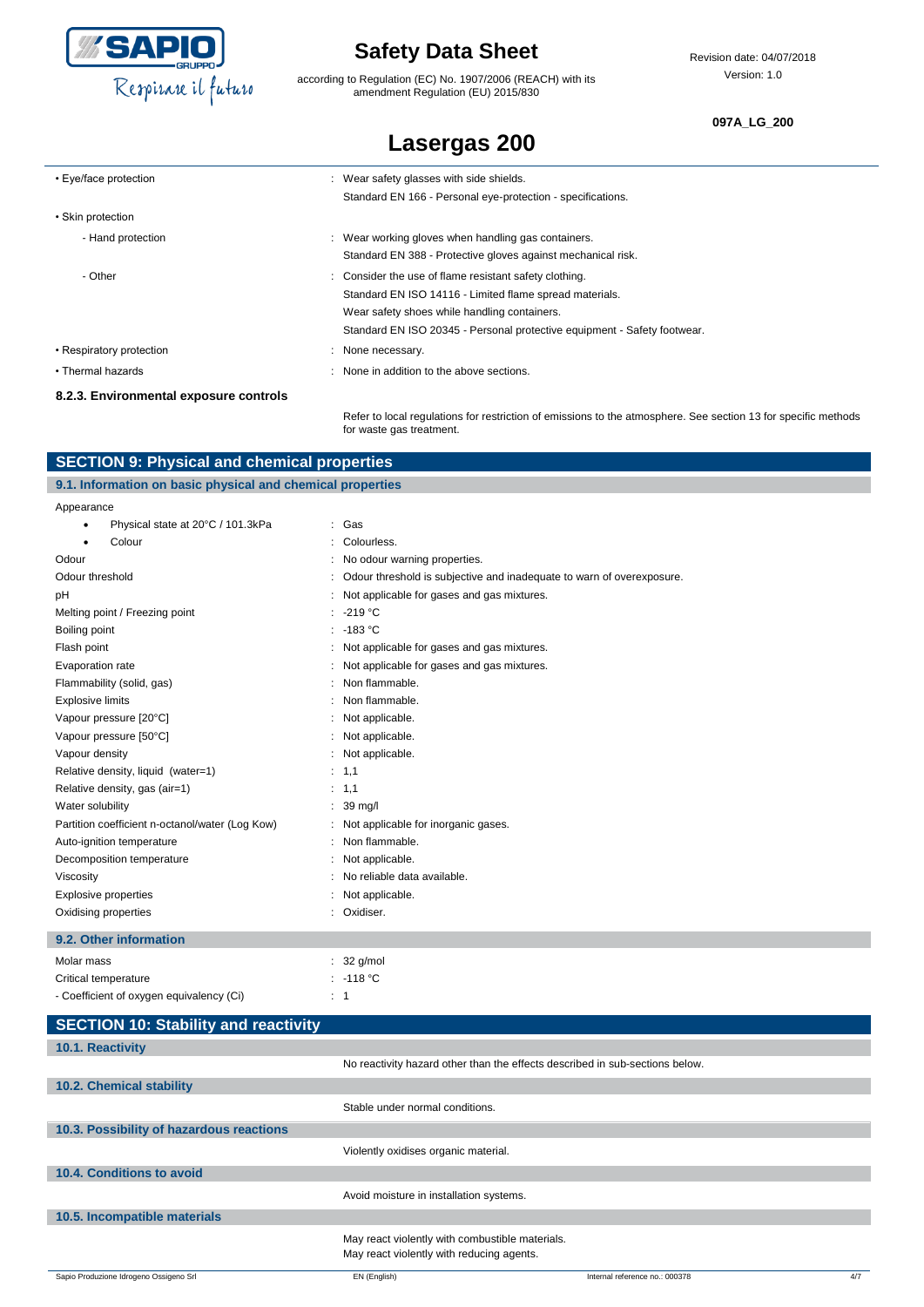

according to Regulation (EC) No. 1907/2006 (REACH) with its amendment Regulation (EU) 2015/830

Revision date: 04/07/2018 Version: 1.0

**097A\_LG\_200**

### **Lasergas 200**

Keep equipment free from oil and grease.

Consider the potential toxicity hazard due to the presence of chlorinated or fluorinated polymers in high pressure (> 30 bar) oxygen lines in case of combustion. For additional information on compatibility refer to ISO 11114.

**10.6. Hazardous decomposition products**

None.

### **SECTION 11: Toxicological information 11.1. Information on toxicological effects** Acute toxicity **Acute is a structure of the CO** in No known toxicological effects from this product. Skin corrosion/irritation **Skin corrosion/irritation** : No known effects from this product. **Serious eye damage/irritation** : No known effects from this product.

| Respiratory or skin sensitisation    | : No known effects from this product.        |
|--------------------------------------|----------------------------------------------|
| Germ cell mutagenicity               | : No known effects from this product.        |
| Carcinogenicity                      | : No known effects from this product.        |
| Toxic for reproduction: Fertility    | : No known effects from this product.        |
| Toxic for reproduction: unborn child | : No known effects from this product.        |
| <b>STOT-single exposure</b>          | : No known effects from this product.        |
| <b>STOT-repeated exposure</b>        | : No known effects from this product.        |
| <b>Aspiration hazard</b>             | : Not applicable for gases and gas mixtures. |

#### **12.1. Toxicity**

| Assessment                                                                     | : No ecological damage caused by this product.                                                                                    |
|--------------------------------------------------------------------------------|-----------------------------------------------------------------------------------------------------------------------------------|
| EC50 48h - Daphnia magna<br>EC50 72h - Algae<br>LC50 96 h - Fish               | : No data available.<br>: No data available.<br>: No data available.                                                              |
| 12.2. Persistence and degradability                                            |                                                                                                                                   |
| Assessment                                                                     | : No ecological damage caused by this product.                                                                                    |
| 12.3. Bioaccumulative potential                                                |                                                                                                                                   |
| Assessment                                                                     | : No data available.                                                                                                              |
| 12.4. Mobility in soil                                                         |                                                                                                                                   |
| Assessment                                                                     | : Because of its high volatility, the product is unlikely to cause ground or water pollution.<br>Partition into soil is unlikely. |
| 12.5. Results of PBT and vPvB assessment                                       |                                                                                                                                   |
| Assessment                                                                     | : No data available.                                                                                                              |
| 12.6. Other adverse effects                                                    |                                                                                                                                   |
| Other adverse effects<br>Effect on the ozone layer<br>Effect on global warming | : No known effects from this product.<br>: None.<br>: None.                                                                       |

| <b>SECTION 13: Disposal considerations</b> |                                                                                                                                                      |
|--------------------------------------------|------------------------------------------------------------------------------------------------------------------------------------------------------|
| 13.1. Waste treatment methods              |                                                                                                                                                      |
|                                            | Contact supplier if quidance is required.                                                                                                            |
|                                            | May be vented to atmosphere in a well ventilated place.                                                                                              |
|                                            | Do not discharge into any place where its accumulation could be dangerous.                                                                           |
|                                            | Ensure that the emission levels from local regulations or operating permits are not exceeded.                                                        |
|                                            | Refer to the EIGA code of practice Doc.30 "Disposal of Gases", downloadable at http://www.eiga.eu for more<br>quidance on suitable disposal methods. |
|                                            | Return unused product in original receptacle to supplier.                                                                                            |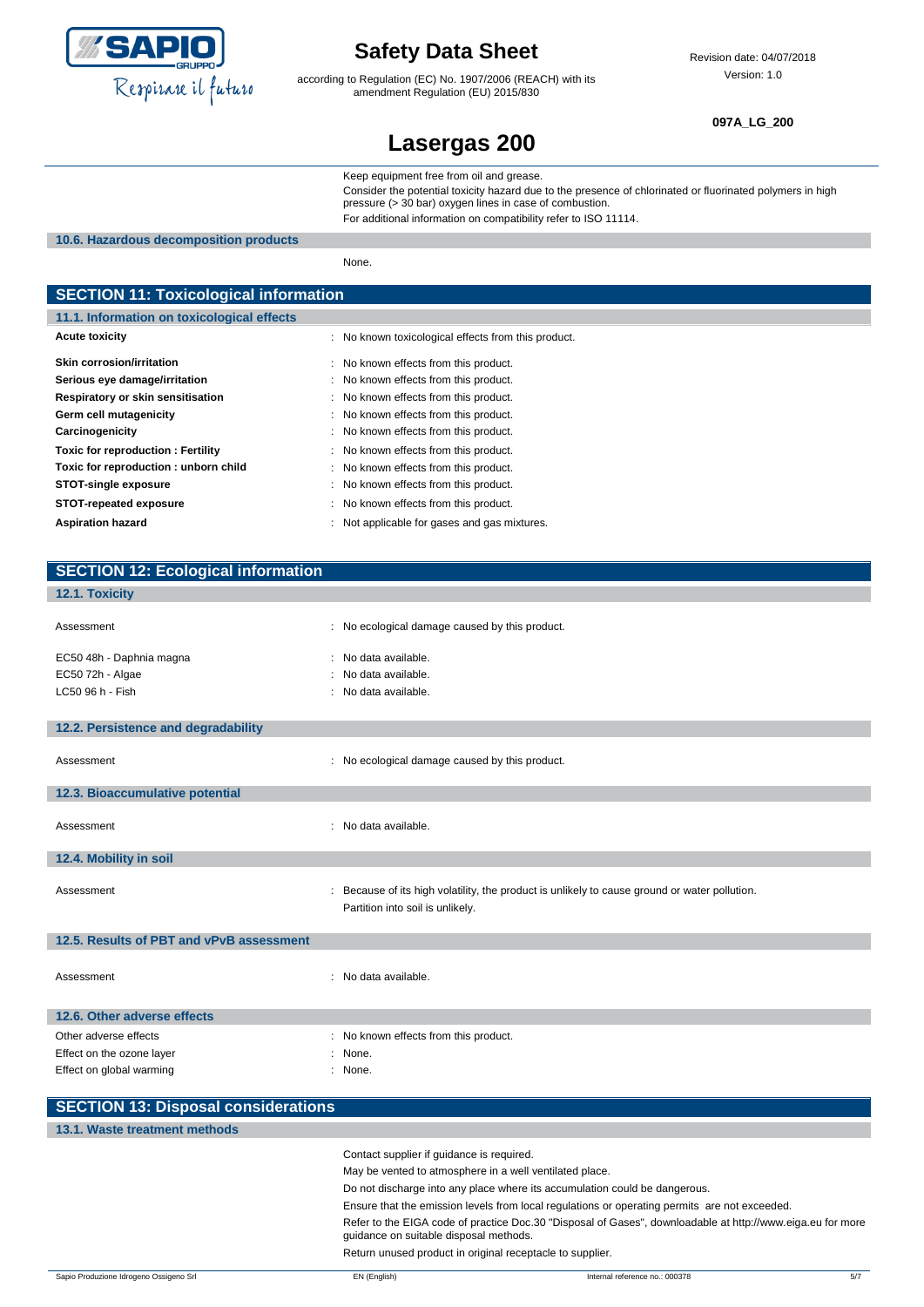

according to Regulation (EC) No. 1907/2006 (REACH) with its amendment Regulation (EU) 2015/830

Revision date: 04/07/2018 Version: 1.0

**097A\_LG\_200**

# **Lasergas 200**

| . 16 05 04 *: Gases in pressure containers (including halons) containing dangerous substances.<br>List of hazardous waste codes (from Commission<br>Decision 2001/118/EC) |  |  |
|---------------------------------------------------------------------------------------------------------------------------------------------------------------------------|--|--|
|---------------------------------------------------------------------------------------------------------------------------------------------------------------------------|--|--|

**13.2. Additional information**

External treatment and disposal of waste should comply with applicable local and/or national regulations.

| <b>SECTION 14: Transport information</b>                   |                                                                                                                                                                                                                                                                                                                                                                                                                                                                                                                            |
|------------------------------------------------------------|----------------------------------------------------------------------------------------------------------------------------------------------------------------------------------------------------------------------------------------------------------------------------------------------------------------------------------------------------------------------------------------------------------------------------------------------------------------------------------------------------------------------------|
| 14.1. UN number                                            |                                                                                                                                                                                                                                                                                                                                                                                                                                                                                                                            |
|                                                            |                                                                                                                                                                                                                                                                                                                                                                                                                                                                                                                            |
| UN-No.                                                     | : 1072                                                                                                                                                                                                                                                                                                                                                                                                                                                                                                                     |
| 14.2. UN proper shipping name                              |                                                                                                                                                                                                                                                                                                                                                                                                                                                                                                                            |
| Transport by road/rail (ADR/RID)                           | ÷<br>OXYGEN, COMPRESSED                                                                                                                                                                                                                                                                                                                                                                                                                                                                                                    |
| Transport by air (ICAO-TI / IATA-DGR)                      | Oxygen, compressed                                                                                                                                                                                                                                                                                                                                                                                                                                                                                                         |
| Transport by sea (IMDG)                                    | : OXYGEN, COMPRESSED                                                                                                                                                                                                                                                                                                                                                                                                                                                                                                       |
|                                                            |                                                                                                                                                                                                                                                                                                                                                                                                                                                                                                                            |
| 14.3. Transport hazard class(es)                           |                                                                                                                                                                                                                                                                                                                                                                                                                                                                                                                            |
| Labelling                                                  | Ö                                                                                                                                                                                                                                                                                                                                                                                                                                                                                                                          |
|                                                            | 2.2 : Non-flammable, non-toxic gases.                                                                                                                                                                                                                                                                                                                                                                                                                                                                                      |
| Transport by road/rail (ADR/RID)                           | 5.1 : Oxidizing substances.                                                                                                                                                                                                                                                                                                                                                                                                                                                                                                |
| Class                                                      | : 2                                                                                                                                                                                                                                                                                                                                                                                                                                                                                                                        |
| Classification code                                        | : 10                                                                                                                                                                                                                                                                                                                                                                                                                                                                                                                       |
| Hazard identification number                               | : 25                                                                                                                                                                                                                                                                                                                                                                                                                                                                                                                       |
| <b>Tunnel Restriction</b>                                  | : E - Passage forbidden through tunnels of category E                                                                                                                                                                                                                                                                                                                                                                                                                                                                      |
| Transport by air (ICAO-TI / IATA-DGR)                      |                                                                                                                                                                                                                                                                                                                                                                                                                                                                                                                            |
| Class / Div. (Sub. risk(s))                                | : 2.2(5.1)                                                                                                                                                                                                                                                                                                                                                                                                                                                                                                                 |
| Transport by sea (IMDG)<br>Class / Div. (Sub. risk(s))     |                                                                                                                                                                                                                                                                                                                                                                                                                                                                                                                            |
| Emergency Schedule (EmS) - Fire                            | : 2.2(5.1)<br>$: F-C$                                                                                                                                                                                                                                                                                                                                                                                                                                                                                                      |
| Emergency Schedule (EmS) - Spillage                        | $: S-W$                                                                                                                                                                                                                                                                                                                                                                                                                                                                                                                    |
|                                                            |                                                                                                                                                                                                                                                                                                                                                                                                                                                                                                                            |
| 14.4. Packing group                                        |                                                                                                                                                                                                                                                                                                                                                                                                                                                                                                                            |
| Transport by road/rail (ADR/RID)                           | Not applicable                                                                                                                                                                                                                                                                                                                                                                                                                                                                                                             |
| Transport by air (ICAO-TI / IATA-DGR)                      | Not applicable                                                                                                                                                                                                                                                                                                                                                                                                                                                                                                             |
| Transport by sea (IMDG)                                    | Not applicable                                                                                                                                                                                                                                                                                                                                                                                                                                                                                                             |
| <b>14.5. Environmental hazards</b>                         |                                                                                                                                                                                                                                                                                                                                                                                                                                                                                                                            |
| Transport by road/rail (ADR/RID)                           | None.<br>÷                                                                                                                                                                                                                                                                                                                                                                                                                                                                                                                 |
| Transport by air (ICAO-TI / IATA-DGR)                      | None.                                                                                                                                                                                                                                                                                                                                                                                                                                                                                                                      |
| Transport by sea (IMDG)                                    | None.                                                                                                                                                                                                                                                                                                                                                                                                                                                                                                                      |
|                                                            |                                                                                                                                                                                                                                                                                                                                                                                                                                                                                                                            |
| 14.6. Special precautions for user                         |                                                                                                                                                                                                                                                                                                                                                                                                                                                                                                                            |
| Packing Instruction(s)<br>Transport by road/rail (ADR/RID) | : P200                                                                                                                                                                                                                                                                                                                                                                                                                                                                                                                     |
| Transport by air (ICAO-TI / IATA-DGR)                      |                                                                                                                                                                                                                                                                                                                                                                                                                                                                                                                            |
| Passenger and Cargo Aircraft                               | : 200.                                                                                                                                                                                                                                                                                                                                                                                                                                                                                                                     |
| Cargo Aircraft only                                        | : 200.                                                                                                                                                                                                                                                                                                                                                                                                                                                                                                                     |
| Transport by sea (IMDG)                                    | : P200                                                                                                                                                                                                                                                                                                                                                                                                                                                                                                                     |
| Special transport precautions                              | : Avoid transport on vehicles where the load space is not separated from the driver's compartment.<br>Ensure vehicle driver is aware of the potential hazards of the load and knows what to do in the event of an<br>accident or an emergency.<br>Before transporting product containers:<br>- Ensure there is adequate ventilation.<br>- Ensure that containers are firmly secured.<br>- Ensure container valve is closed and not leaking.<br>- Ensure valve outlet cap nut or plug (where provided) is correctly fitted. |
|                                                            | - Ensure valve protection device (where provided) is correctly fitted.                                                                                                                                                                                                                                                                                                                                                                                                                                                     |